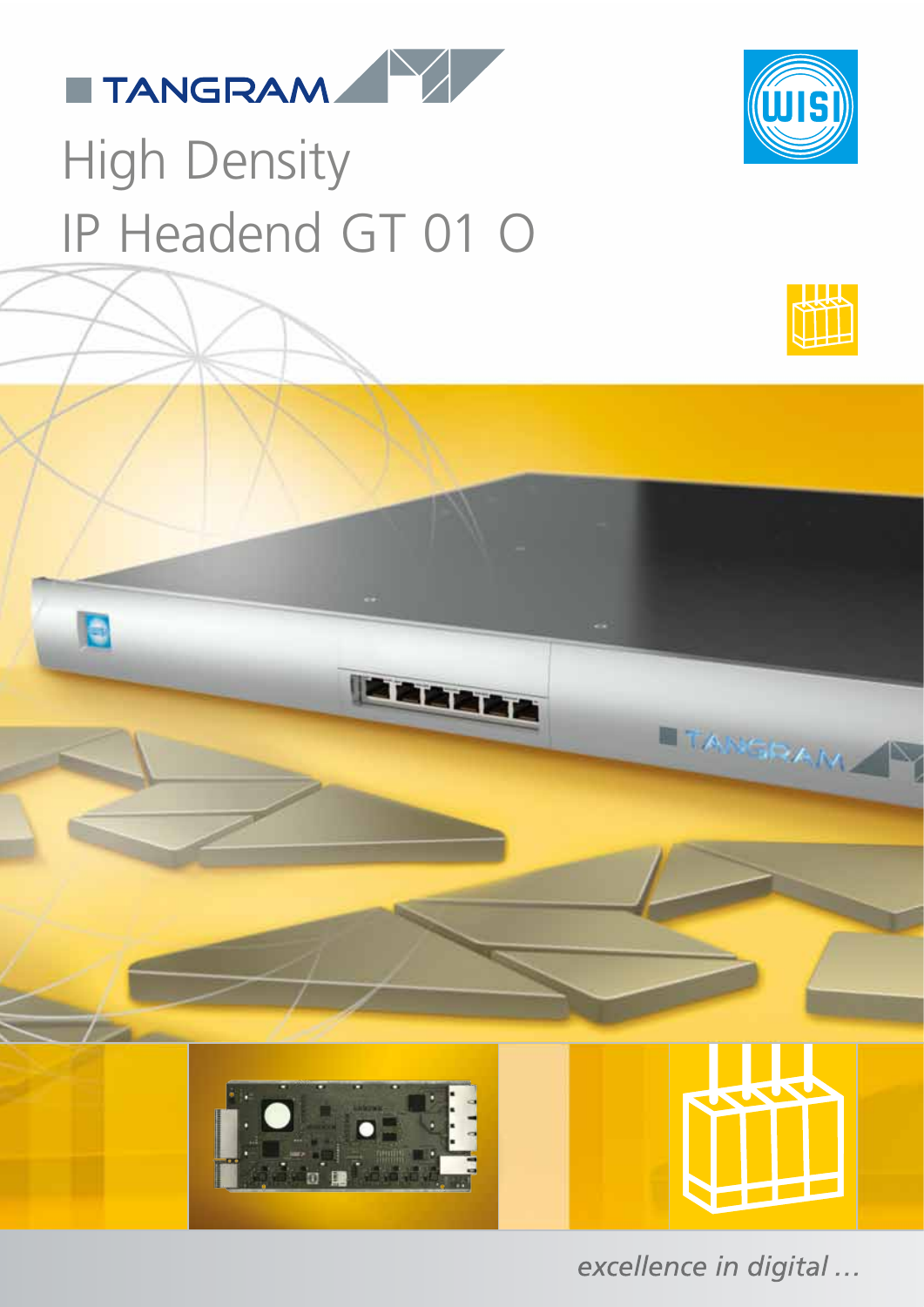# WISI TANGRAM GT 01 O

The WISI TANGRAM Video Platform is a high density digital TV Headend for contribution of digital TV via IP Networks and end to end IPTV solutions such as On Demand TV, Connected TV and OTT (Over The Top) Web TV.

The platform is highly customizable and offers advanced DVB stream processing in a small footprint 1 RU chassis concept. The TANGRAM chassis can be equipped with 6 modules. The six rear loaded modules have different functionalities, and can perform all necessary signal processing functions. The TANGRAM platform can be used in a central or distributed Headend architecture and provides the following processing functions in a central location:

DVB-IP Gateway for DVB-S/S2, -C, -T, -T2, Descrambling, Remultiplexing, Scrambling, PSI/SI-Processing and Modulation. In a decentralized architecture with regional Hubs, the modulation is done in the hub site and the aggregated digital TV streams are transported via an IP network and are terminated in Edge-QAMs, -COFDMs\*, -PALs and -FMs for re-modulation and transmission in HFC networks.

The TANGRAM chassis can optionally be equipped with two load sharing redundant power supplies (DC or AC) and contains high performance monitored fans for cooling. Modules, fans and power supplies are hot swappable.

The TANGRAM product portfolio is composed of the modules mentioned in the table on the right.

### *General features:*

- Customizable headend architecture for CATV & IPTV
- Advanced DVB stream processing
- Small footprint in 1RU chassis
- 6 modules
- Hot swappable fan tray
- Fully redundant concept (1+1, n+1)
- Passive backplane
- Optionally Scrambling + MUX function
- High density, high quality, high performance, high flexibility
- Edge modulation QAM, COFDM, PAL, FM
- DVB-Gateway, acquisition, aggregation
- DVB-CI interfaces for service descrambling

### *Tangram Video Platform Components:*

| GT 01 O      | 19" 1 RU chassis with backplane,            |
|--------------|---------------------------------------------|
|              | 1 power supply (48 VDC or 230 VAC),         |
|              | fan tray and 6 GigE front ports             |
| GT 13 W      | GigE extension board                        |
| GT 21 W      | IP to PAL, 6 PAL channels out on 2 RF ports |
| GT 22 C      | IP to FM, 8 FM channels out on 1 RF port    |
| GT 23 W      | IP to QAM, 8 QAM channels out on            |
|              | 2 RF ports, with remux and scrambling       |
| GT 24 W      | IP to COFDM, 8 COFDM channels out on        |
|              | 2 RF ports                                  |
| GT 31 W      | Input DVB-S/S2/T/T2/C frontend with         |
|              | 4 independent tuners                        |
| GT 32 W      | Input ASI frontend with 4 independent ports |
| GT 42 W      | CI module with 4 CAM slots                  |
| GT 55 W 0048 | Additional power supply 48 VDC              |
| GT 55 W 0230 | Additional power supply 230 VAC             |
|              |                                             |

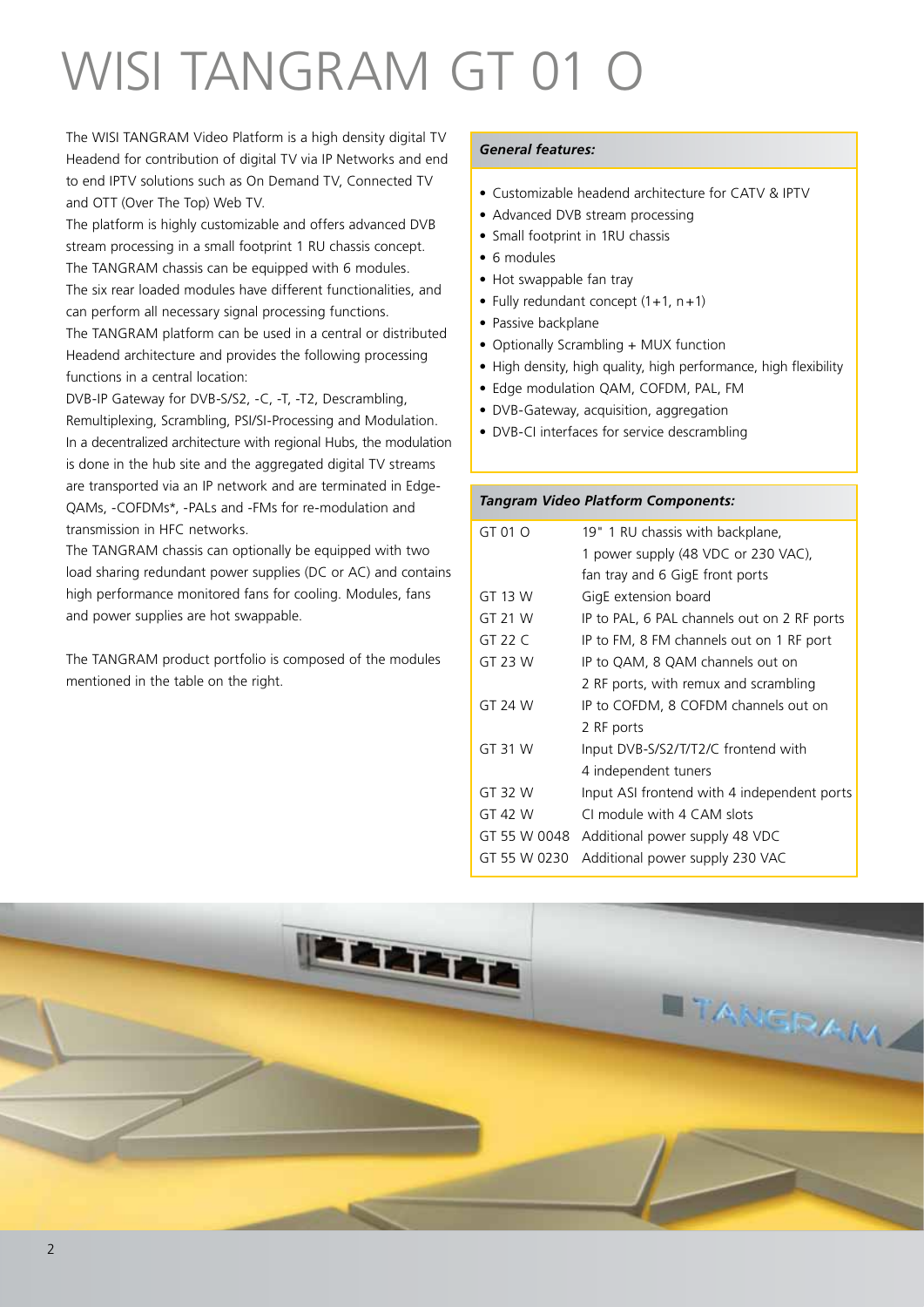## System Overview



# Platform modules

### **GT 42 W Descrambling module**

- · Module with 4 CI-slots
- · Support of Multi Channel Decryption (MCD)
- · Decryption of MPEG-2 & MPEG-4 streams



**GT 42 W**

| GT 55 W 0048 | Additional power supply 48 VDC for redundancy  |
|--------------|------------------------------------------------|
| GT 55 W 0230 | Additional power supply 230 VAC for redundancy |